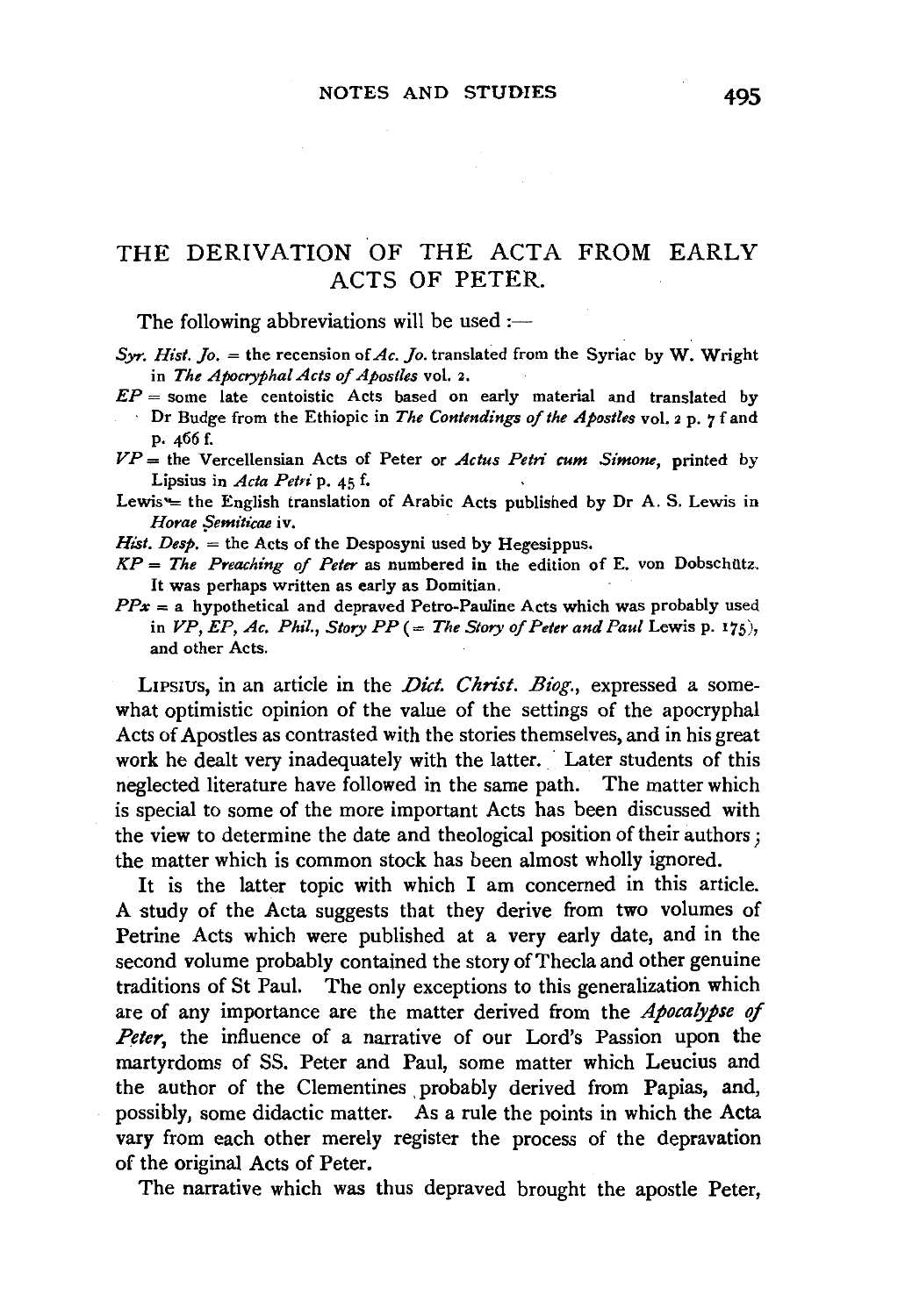with Alexander, Rufus, John Mark, and other companions, to Lydda; Emmaus, Azotus, and Caesarea, where he preached and worked miracles in the pretorium, which was on the east of the city, and in the adjacent tetrapylon. He there healed a member of the household of Theophilus who is almost always the 'king' or 'ruler' of the Acta. A second volume brought the Apostle to Antioch, and either in this volume or in an early recension of it the Apostle reached Rome, where he encountered Simon Magus, preached, and was crucified. Except for some traditions of St Paul and of the Neronian persecution these Roman Acts were a mere réchauffé of Palestinian material.

It follows that when reading the Acta we must almost always substitute St Peter for the saint whose deeds they record, Theophilus for (e.g.) Abgar, Misdai, Leucius, and Caesarea for Edessa, Rome, and other scenes of legendary evangelization. Cornelius was at any rate in one line of the tradition the son of Theophilus. In some MSS these identifications are actually made by the copyists. Thus in *Preach. Simon* (Lewis, p. 117) Marcellus is mentioned, and one Arabic MS rightly identifies him with Cornelius, as does the Ethiopic of Dr Budge *(Ethiopic Con/endings* of *the Apostles* p. 7 3). Again, *EP* probably identified Clement with Mark, and was, I shall argue, substantially right.

There are indications which suggest that the Clementine Romance and the source of the Thaddaean Acts preserve the original Acts of Peter by a line of descent which was independent of the source (? *PPx*) or sources of the other Acta. It will at any rate be advisable to have regard to this working hypothesis when handling our material. It may be added that there is probably a connexion of some kind between *Hist. Desp.* and the Clementines.

The real strength of the argument for my main hypothesis is the vast number of facts which it explains. It will only be possible on the present occasion to give one or two illustrations of it. I have chosen the topic of the Caesarean healing because it is the best instance of verbal agreement at an important point between Acts which ·ate of widely different character, and because in one recension Theophilus is actually named. The second topic, the descriptions of the Apostles, has the advantage of being not entirely unfamiliar and is necessary to the complete discussion of the tradition that St Mark or 'John', as he was probably called at any rate in some passages of the original Acts, was the son of a priest named Aristobulus ot Ariston. Moreover, the discussion of this tradition will lead us on to the question whether the source of the Acta did not claim to be Markan, and will involve the questions of the identity of Leucius with St Luke and of the use of  $\alpha$  second Petrine cycle. It will also be found to have a bearing on the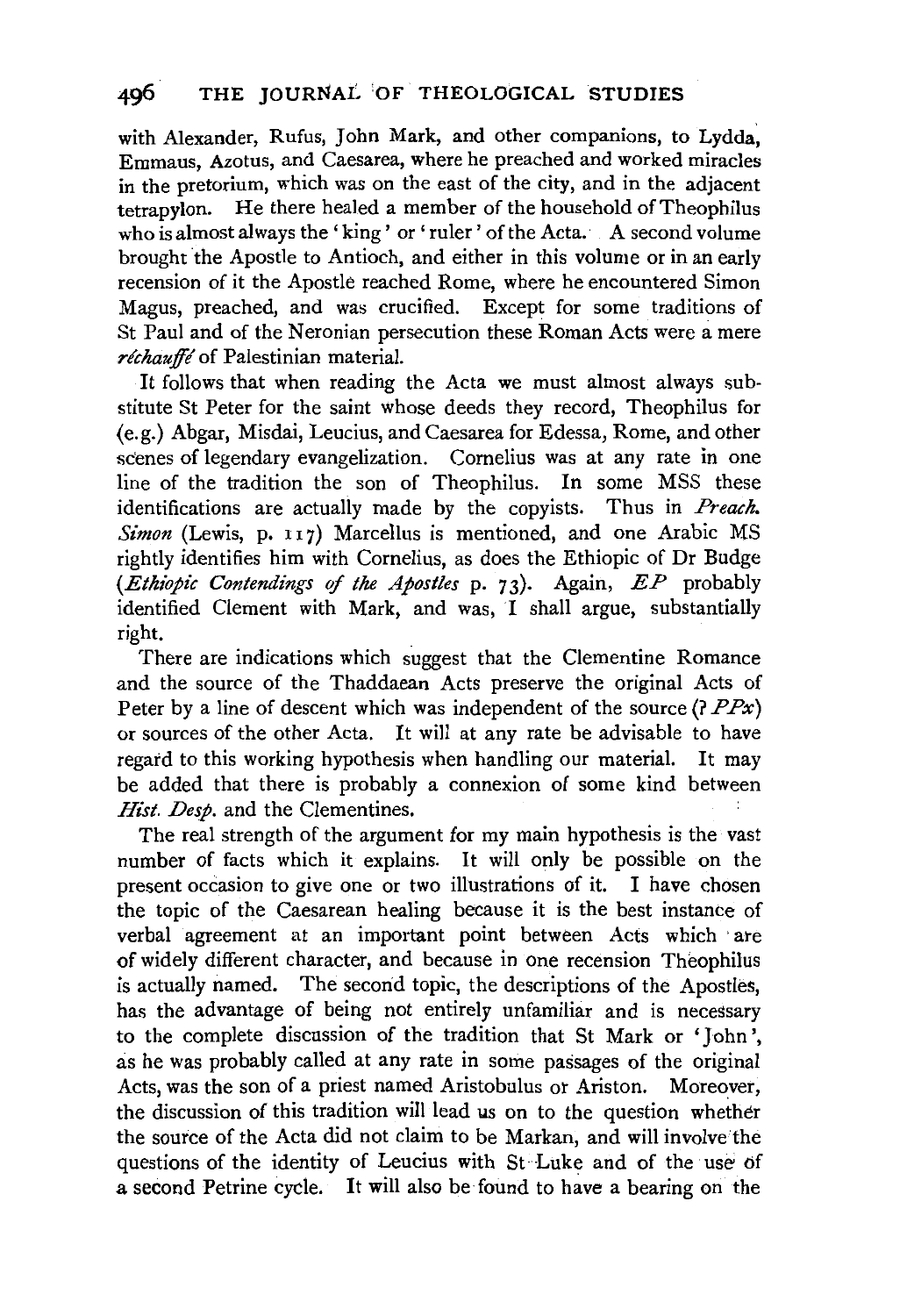Johannine problem, and it will prepare the way for an examination of the Clementine Romance.

#### 1. *The Healings at Caesarea.*

In the citations which follow, the words which are represented in parallel narratives are italicized :-

#### *Clem. Rec.*

*Thaddaean Acts.*  Eus. H. E. I xiii

*Proch. A c. ]o.*  113. 16 John

ii 70 The rest bended knees *prostrated themselves before Peter.* 

<sup>I</sup>7 Abdus, son of Abdus, who was *podagrous fell at* 

*lb. Crowds.*  on them *the name*<br>of God<sup>4</sup> ( = Jesus) ... healed the sick.

iv 7 A multitude<br>was attracted.<br>*Ib. He mounted lb. He mounted a pillar .* .• *beckoning with his hand to the people to be still.* 

ii 70 *He dismissed the people*  rejoicing (cf. iv 37) *commanding them to come ear{y next day.* 

*lb.* They dined *in the courlwhere*  the disputation. :was held.

his feet and was healed by *the imposition of hands.* s He healed also *many other citi zens.* 

*Ac.Thadd.7 Laying his hands* on them he healed *by the invocation of Christ.*  Cf. *Doctr. Add.*  (G. Phillips) p. 8. ,

 $H.E. I xiii zo$ He *commanded them to assemble ear{y in the morn- ing to hear.* 

*Ac. Thadd.* 4 He baptized him *with all his house.* 

healed a son *lame on both his feet.*  11 3· I 6 (The high priest 2) *fell at his feet and wor- shipped.* The father is baptized. II2. 13 Many *crowds.*<br>, 113. 6. In the name of the cruci*fied.* 

*Story of ]ames* (A) 1 (Lewis, p. 33).

Theophilus had a<br>son whose *feet* were withered. . . . In the<br>name of *Jesus Christ*. *name of Jesus Chn'st.* ... He sprang up, stood and walked. ... (Theophilus) *did obez'sance.* 

<sup>I</sup>og. 7 *He shook his hand and they were all silent and he ascended to the housetop,* and they 107. 6 *He dismissed them* to their homes.

114. 6 A man with dropsy in *the Stoa* of Domitian.<br>110.4 no. 4 *Thirty* are baptized. 5

*Thirty baptiSms.* 

<sup>1</sup> This narrative combines throughout two documents, one of which (A) is of great value.

<sup>2</sup> The use made of the priest here is obviously secondary. But in some forms of the tradition Theophilus was a priest.

<sup>3</sup> It is arguable that the phrase is distinctively primitive.

 $4 \cdot \text{God} = \text{Christ in Acta } \text{passim } e.g. \text{ Ac.}$  Thom. 186. 8.

<sup>5</sup> The number probably underlies the thirty slaves mentioned in  $VP$  25 f, where there is throughout the context a very depraved form of the same narrative; 'Thirty baptisms' and a 'household' (Ac. Thadd.) correspond.

VOL. XVI. K k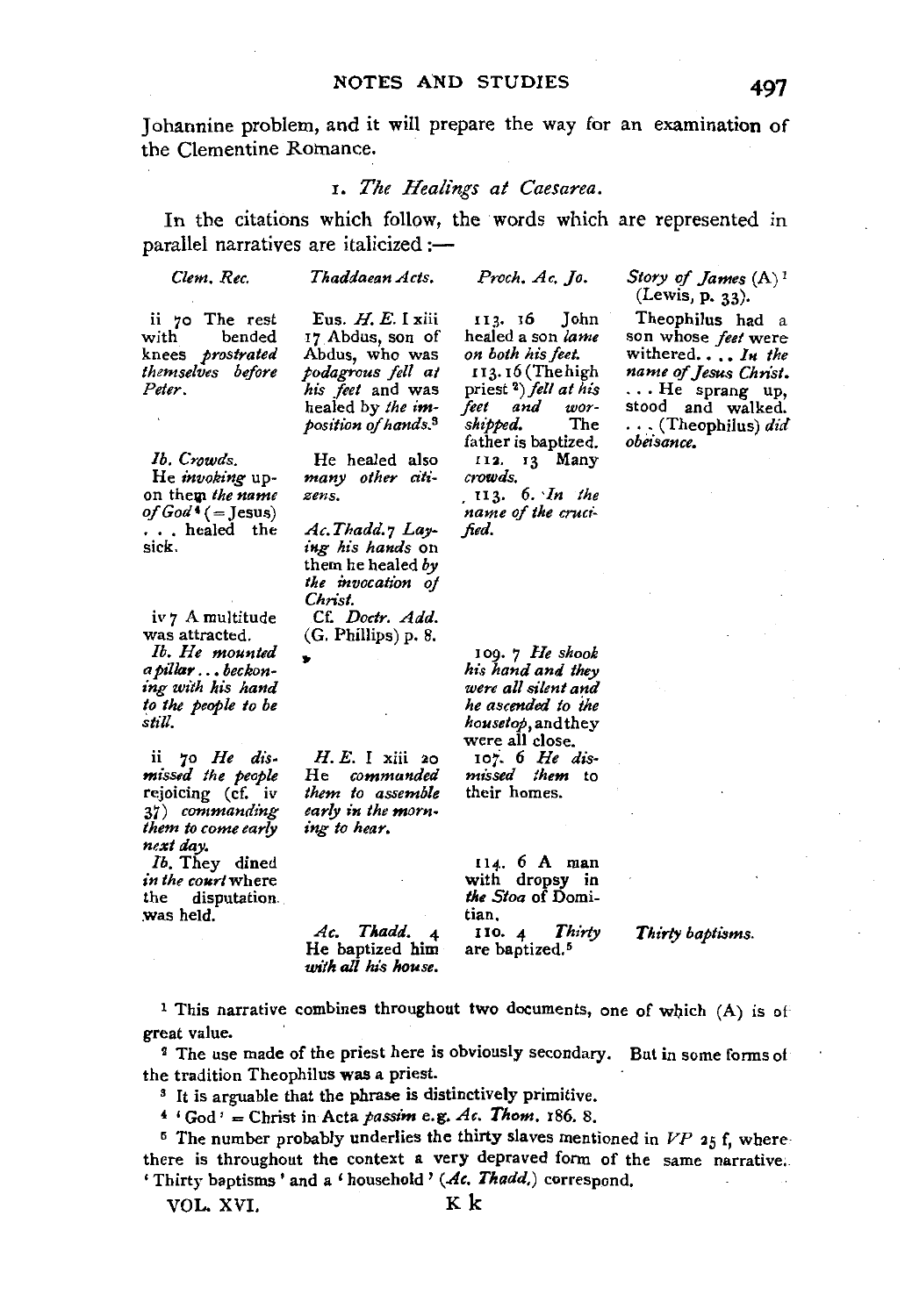These parallels speak for themselves, and the argument for them would be much stronger if I could discuss their contexts and the connected matter.

#### 2. *The Descnptions of the Apostles.*

The following descriptions of the Apostles may be collected from the Acta and related documents :-

*Hom.* xii 6 *(Rec.* vii 6) ' I use only *bread and olives* and rarely potherbs; and this is my *only cloak* and coat that I wear'.

*Hom.* xiv I (cf. xix 25) 'Breaking *bread for the Euckanstand* putting *salt* upon it '.

*Rec.* i 73 Peter tells Zacchaeus that James was' still *lame on one foot'.*  Hier. *Comm. in Gal.* i 18 'Peter, who as Clement says in his *Circuits,*  was *bald-headed'.* 

*Hist. Desp.* ap. Heg. ap. Eus.  $H.E.$  ii 23  $\cdot$  He drank *no wine* ... and ate no flesh. No razor came upon his head; he did not anoint himself with oil, and he did not use the bath. He alone was *permitted to enter' the Holy Place, for he wore not woollen but linen* ( $\sigma$ *uv* $\delta$ *va*  $\gamma$ *) garments*<sup>'.1</sup>

Reg. ap. Epiph. *Haer.* 78. I3 'Who wore *no second coat'.* 

Heg. ap. *Haer.* 78. 14 'Who wore *no sandal'*. For the derivation of this and the last passage from Hegesippus see Lawlor *Eusebiana* p. I3.

*'Ac. Jo.' 5* (a Leucian passage) 'His common, low, *poor appearance*  ... He took *a few dates'.* 

*Syr. Hist. Jo.* p. 8 ' His sustenance was from the ninth hour to the ninth hour, once when he had finished *his prayer* ... *bread and herbs with a mass of boiled lentils ... drinking water only'.* 

*Ac. Tkom.* 20 'He continually *fasts and prays and eats only bread with salt,* and his drink is *water* and he wears *one coat* ..• and he takes nothing from any one but gives to others what he has'.

*Ac. Tkom.* 29 ' And he *took bread, oil, kerbs, and salt, blessed it* and gave unto them'.

*VP* 2 *'They offered bread and water'* at the Eucharist.

*Mart. Paul.* 2 'Judas Barsabbas the flat-footed'.

*Ac. Paul. et Thee.* 3 'Paul ... having *curly, scanty hair and large eyebrows, bandy-legged, long-nosed'.* See the note at the end of the article.

Clem. *Paed.* ii I ' Matthew partook of seeds and nuts and *vegetables without flesh'.* 

Hipp. *Pkilos.* vii 39 'Mark the *stump-fingered'.* 

**<sup>1</sup>**One probable object of *Hist. Desp.* was to exalt the Desposyni at the expense of St Peter. See below, p. 508. The corruptions of the passage (see Lawlor *Eusebiana* p. 5f) do not affect my argument. An independent but abbreviated and somewhat paraphrastic version may be found in Lewis, p. 144 f.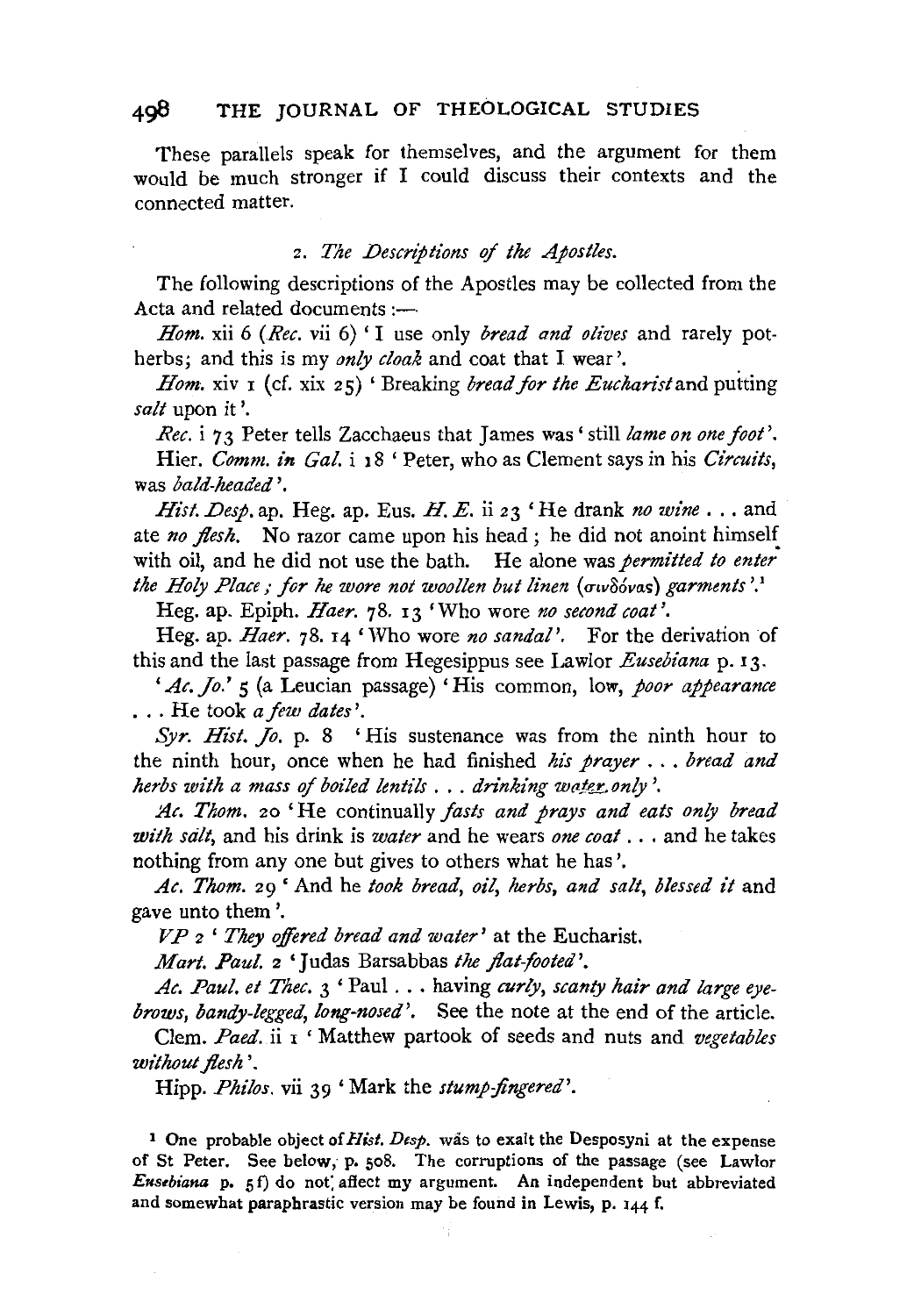In these parallel descriptions we observe more especially the following points:-

(i) The scanty, curly hair of Paul and the baldness of Peter appear to be of one piece, as also the lameness of James, the bandy legs of Paul, the flat foot of Barsabbas, the long nose of Paul, and the stump finger of Mark.

(ii) The. Apostle was a vegetarian, and drank water only. This was the case with James.

(iii) In all the descriptions use is made of Matt. x  $9$ ,  $10$  (Mk, vi  $8$ ,  $9$ ).

1. *Not two coats* occurs in *Hom., Ac. Thom.,* Heg. ap. Epiph.

2. With Heg. ap. Epiph. *Who did not wear a sandal* compare Mk.'s *bound with sandals,* Matt.'s *Not bound with shoes.* 

3· The injunctions just cited are used in a series of passages in the Acta which describe the embarking of the Apostles for their destina tions, in the source  $=$  a voyage from Joppa to Caesarea.

(a) *VP* 5 Peter takes no provisions.

(b) In *Ac. Thom.* 3 the Apostle takes his master's effects on board, not his own.

(c) In *Ac. And. et Matt.* 6 Andrew has neither money nor bread, and cites a conflation of Matt. x ro, Lk. x 4·

(d) In a centoistic and probably heretical Acts of Peter which is preserved in Old Slavonic (ZNTW. iii p. 316) Peter cites Matt. x 9, 10.<sup>1</sup>

Our citations were probably intended to recall the clergy of the writer's time to apostolic simplicity, for there is a great deal of early matter which enforces this point (e.g. *Did.* 15, *Asc. Is.* 3· 23). They are clearly related, and the relation cannot be direct. It is especially interesting to observe that the passage from Christ's instructions to His Apostles which is cited in other Acts underlies *Hist. Desp.* 

It may be added that the whole martyrdom of James contains indications of the influence of that of St Stephen, and this is clearer if we compare with it an ancient Slavonic martyrdom of Stephen which was translated by Franko in *ZNTW*, vii p 153 f. This martyrdom has also affinities with other Acta,<sup>2</sup> which shew that they derive from its source. If Harnack's<sup>3</sup> argument that St Stephen's martyrdom was narrated in St Luke's Antiochene source be accepted, it is obvious that

1 In some of these voyages Christ is the shipmaster, e. g. in *EP* p. 616. The idea was used in Iren. ap. Timotheus Aelurus  $(J.T.S. xv p. 433)$  where Christ is said to steer Noah and in *A c. Phil.* 95 *In rivers and floods I will be your good pilot.* This conception may go back to the earliest Acts, for the presence of Christ with His Apostles is taught in *Domine quo vadis* 1 ' 1

2 Compare it with *Rec.* i 44 f, Eus. *H. E.* II xxiii, *EP* pp. 638, 639, 646, Lewis, pp. 17, 18, 185, *Ac. Andr. et Matt.* 18 f.

8 In *Acts* (Eng. tr.) p. 162 f.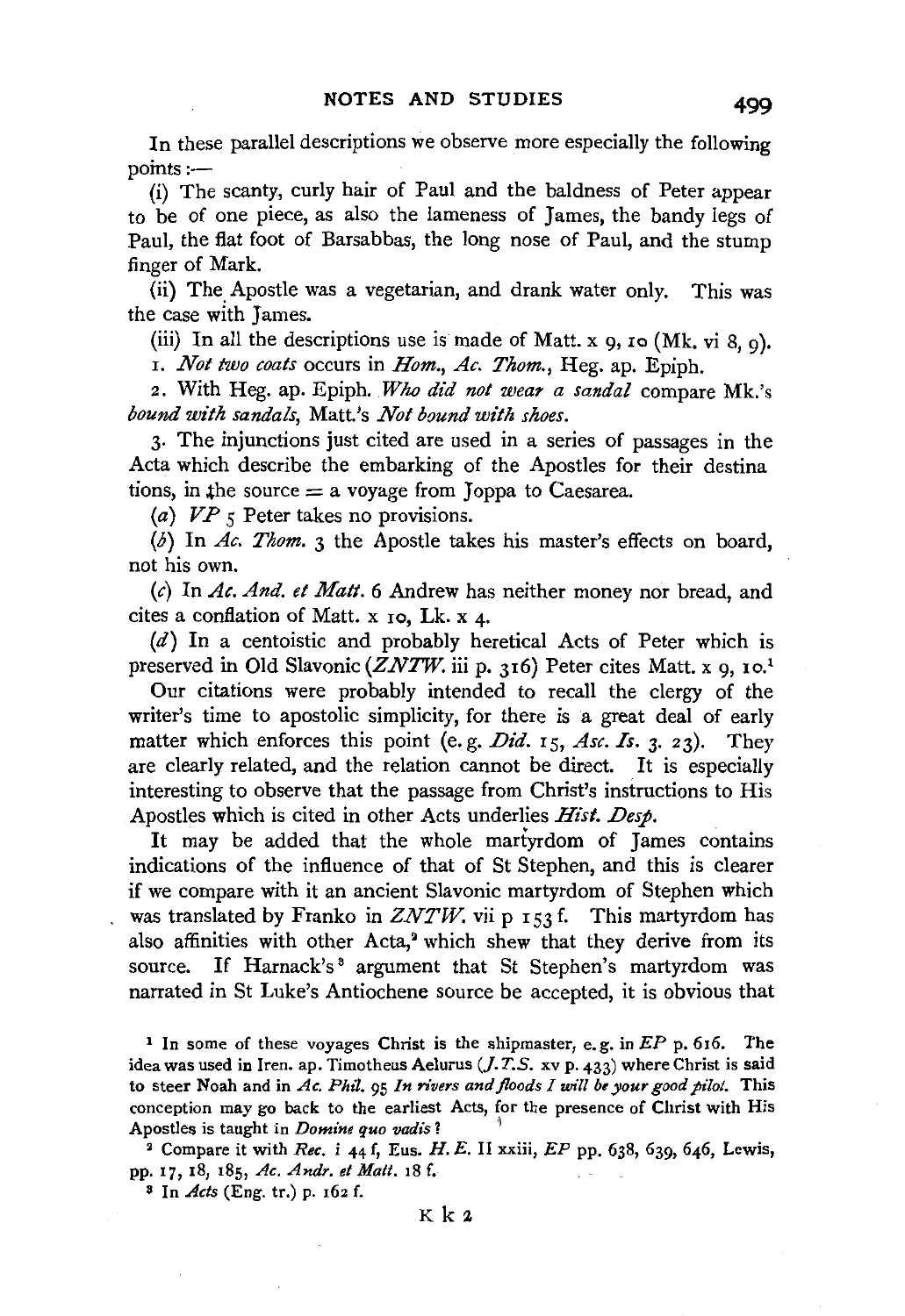500 THE JOURNAL OF THEOLOGICAL STUDIES

these data accord with my hypothesis that the Acta derive from those documents.

## 3· *Aristobulus the father* of *John Mark.*

In the Arabic Lives of the Patriarchs *(Patr. Orient.* i p. 135) there is an interesting account of St Mark which tells us of a certain Aristobulus who lived in Pentapolis, where he was robbed of his wealth by Berbers. He was the brother (a well-informed glossator seems to correct this to brother-in-law) of Barnabas, and married a cousin of Peter, who instructed their son Mark. Mark is said to have carried the jar of water into the house of Simon of Cyrene at the time of the Last Supper, and after the Resurrection to have entertained the disciples in his house. He slew a lion near the Jordan and accompanied Peter to Azotus and Rome. In the fifteenth year of the Ascension he went to Pentapolis and Alexandria, like *a combatant* of *war,* a phrase which probably in literary relation with *like some noble captain* of *God* (Eus. *H. E.* II xiv 6).

Alexander the Monk, a careful and learned writer who tells us that he derived his tradition from the *Stromateis* and other ancient records, tells us that Barnabas was educated by Gamaliel, and that he brought to Christ his aunt, Mary, and endeavoured to convert Paul (Lips. *Apoc. Apost. gesch.* iii p 298 f) .

. Nicephorus in  $H$ .  $E$ . ii 43 (Migne  $P$ .  $G$ . cxlv 876) says that Mark was the nephew of Peter.

In the Constantinopolitan Synaxary *(Acta SS. Propyl.* Nov. p. 77) Simon marries the daughter of Aristobulus, the brother of Barnabas. 'Simon' is primitive and occurs in 2 Pet. i I, *Didasc.*  $(ad \text{ fin.})$ , two contexts which may be regarded as very relevant.

We are not in this study.concerned directly with historical problems, but there are several indications of the value of these traditions.

(i) The story of St Mark's escape from the lion is not absurd, and must be Palestinian. Lions haunted the thickets of the Jordan (Jer. xlix 19, Zech. xi 3), where they were still found in the twelfth century (Reland Pal. i p. 274), and they were sometimes attacked by shepherds single-handed ( $\bar{I}$  Sam. xvii 34 f, Amos iii 12, Judges xiv 6). The story derives from the source of a series of topographical notices of Caesarea and Jerusalem which underlie the Acta, and are of great accuracy and value. Our traditions are Palestinian.

(ii) The statement that the Last Supper was held in the house of Simon of Cyrene must represent an early tradition which Alexander deserted in favour of the information which he obtained on the occasion

<sup>1</sup> See Preuschen's reconstruction in ZNTW. 1913, p. 12 (line 29). Preuschen argues rightly that the passage derives from the source of *Acts.*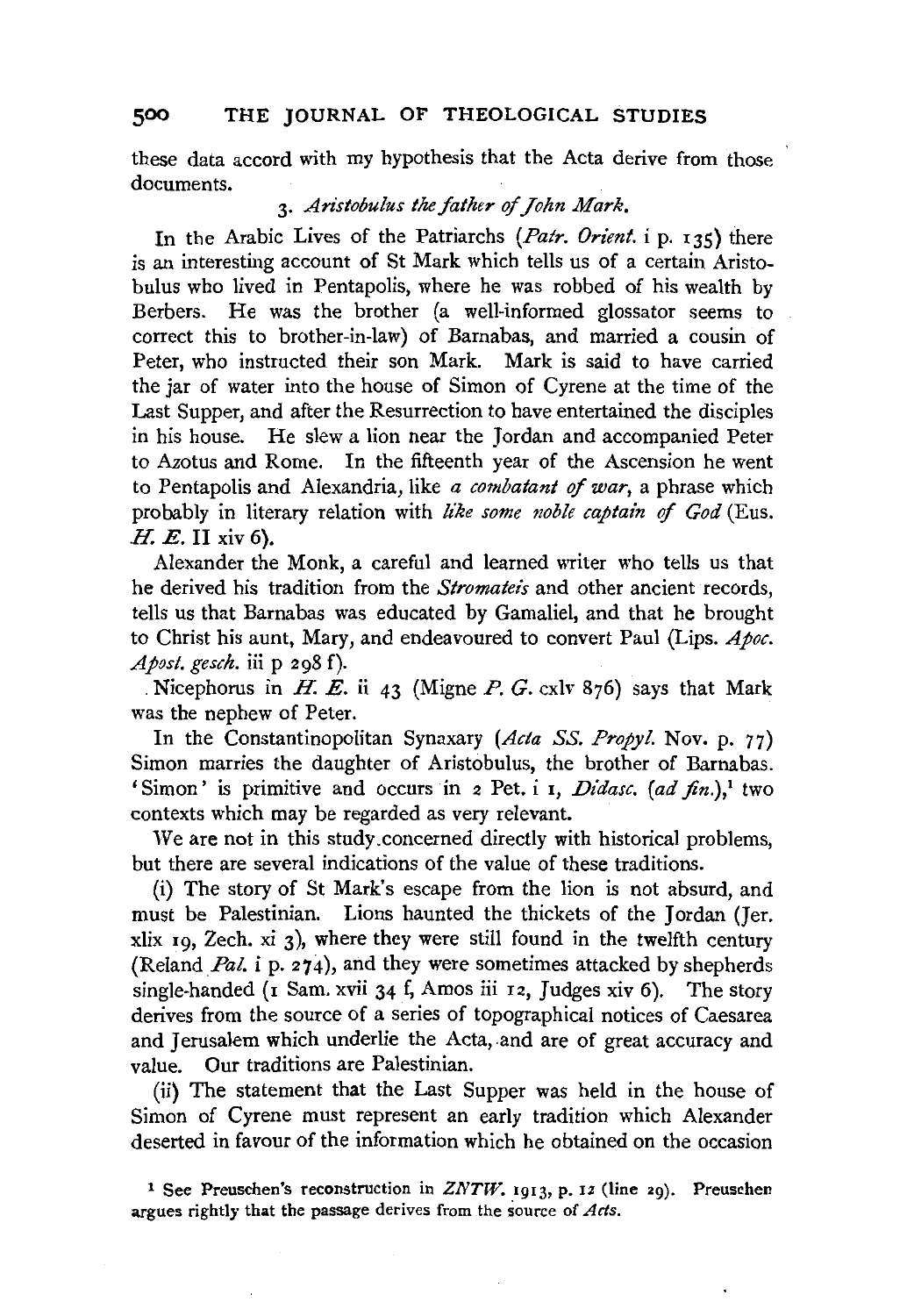of his visit to Jerusalem. The view that the Last Supper was eaten in the house of Mary is as old as the source of Cureton's document in Anc. Syr. Doc. p. 24 and Jerome, who translated both  $\partial u$ *x*  $\partial u$ ov (Mk. xiv 15, Lk. xxii 12) and  $\hat{v}$ <sub> $\pi\epsilon\rho\hat{\omega}$ ov (Ac. i 13) by *coenaculum*. The Arabic tradition</sub> appears to be primitive and historical for the following reasons.  $(a)$  The change of word suggests that the two rooms were not identical. This argument is the more cogent if St Luke is following Markan Acts.  $(b)$  There must have been a strong tendency for traditions to gravitate to the house of Mary and 'the Holy Zion'. (c) Our Lord's object was secrecy, and there was probably no place where He was more likely to be sought than in the house of Mark. When a few hours later He went to Gethsemane, which some have thought belonged to St Mark's family *(Expos.* iv 3. 220), He knew that He was going to His cross.  $(d)$  Alexander and Rufus were mentioned in the source of the Acta as evangelists of Caesarea, and may have been among the witnesses mentioned in Ac. x 39 f. Simon was a known follower of Christ. (e) The . connexion of Mark with Simon agrees with the tradition of Mark's Cyrenian origin.

(iii) Peter follows Philip at Azotus as he did at Samaria and Caesarea and, according to the Acta, at Lydda. The precursors of the Clementines were probably evangelists. The Apostle, according to the uncanonical tradition, 'confirmed' and established churches.

(iv) The attempt of Barnabas to convert Paul agrees well with St Luke's characterization of him, and above all with Ac. ix 26 f. His connexion with Gamaliel is supported by the prominence of the latter in the Acta. They bring him into close contact with the Church. His daughter Neshra was a member of St Peter's evangelistic party together with Tabetha, the daughter of Tobia, and Calletha, the daughter of Nicodemus.<sup>1</sup>

This group of traditions underlies the Acta.

(i) In *EP* pp. 483, 485 Aradus is confused with Azotus. Azotus, therefore, must have occurred in the source. On p. 509 Mark's father is 'Aresto '. On pp. 47 5, 476, 491 the Apostles meet in 'Zion', i.e. the house of Mary. The whole subject of this house is admirably discussed by Zahn in *Die Dormitio Sanctae Virginis* (Deichert).

(ii) In *VP* 6 Ariston, *who always feared the Lord,* is Peter's host.

(iii) In *Ac. Barn.* 14 Ariston is the host of Mark and Barnabas.

1 These women accompany Mary ( = Peter) in *Trans. Mar.* p. 25 (Lewis *Stud. Sinait.* xi). For the women companions compare *Rec.* ii r, ix 38, *Ac. Phil.* 30. For Nicodemus cf. *Rec.* ii r, for Gamaliel (a secret Christian) *Rec.* i 65, for Tabetha *Proch. Ac. ]o.* 7· 6, and for Tobias the Jerusalem Bishops' List and Eus. *H. E.*  I xiii 10. The tradition is very coherent and supported by Lk. viii 2, and by a topographical note in *Trans.* p. 23. Cf. *Ev. Nicod.* 15 'house of Nicodemus'.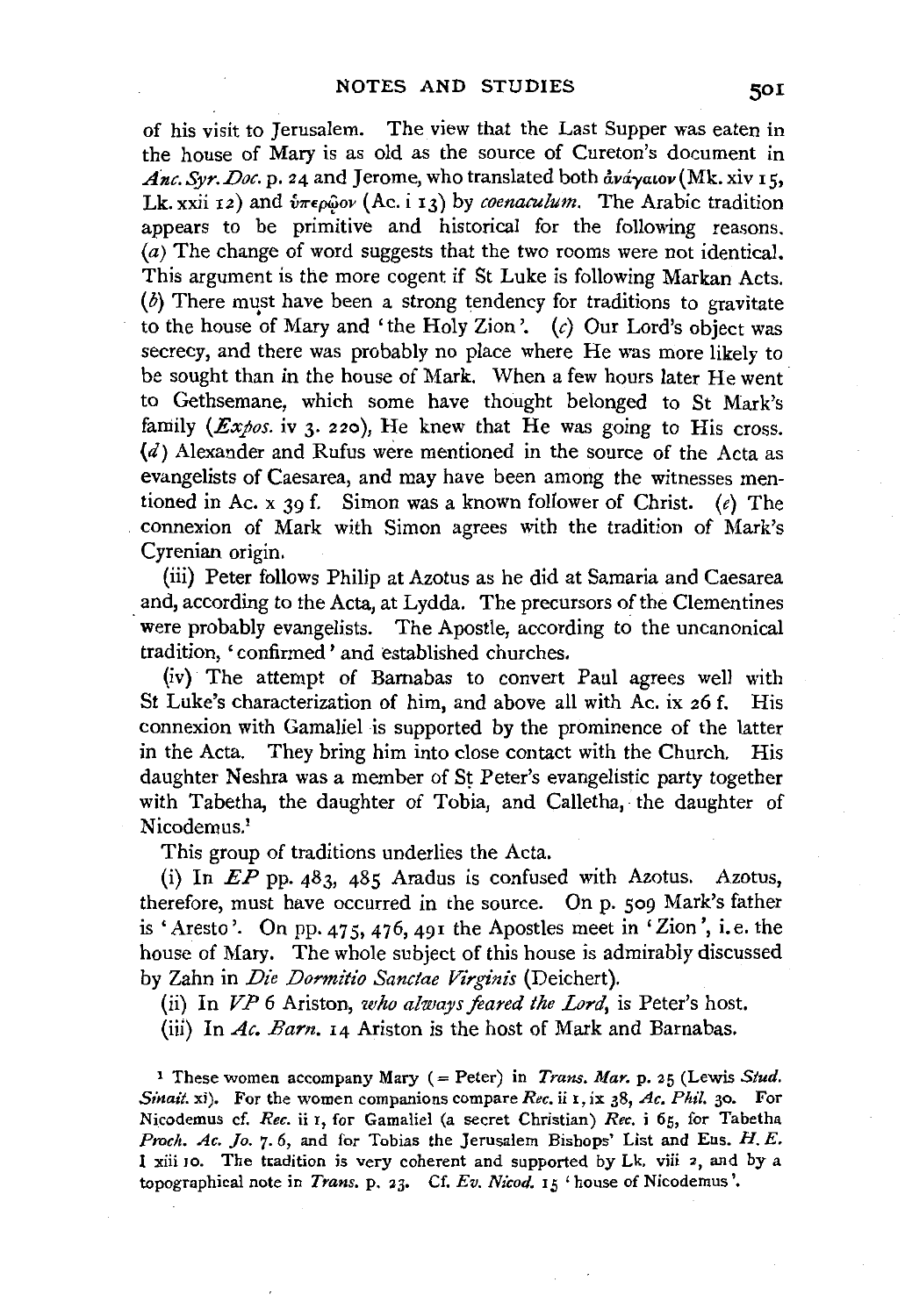In *Ac. Thom.* 8 a lion kills a cupbearer who, like the Mark of our tradition, had gone to the fountain to draw water. The lion laid hold of his right hand, an incident which we should probably connect with the epithet 'stump-fingered '.1

(iv) In *Ev. Matt.* 33 (=*Ev. Thom.* 11) Jesus goes to draw water at a fountain, and in ch. 35 encounters lions near the bank of the Jordan.

(v) In Cod. Paris. 1468 we read at *Ac. Jo.* 45 that John *left there (at Smyrna*) as *president* (πρόεδρον) *Boukolos and Polycarp his disciples and Andronicus.* 'Boukolos and Polycarp' is obviously an interpolation, but Andronicus, Zahn suggests *(Forsch.* vi ror an.), represents Ariston who was, according to  $A\phi$ . Const. vii 46, the first bishop of that see. If Zahn's bow was drawn at a venture, an examination of the allusions to Andronicus shews that his arrow hit the mark.

Following an Asian tradition which has some links which connect it with Papias, Leucius in *Ac. Jo.* 30 refers to the deacon Berus who ministered to him at Ephesus. who must represent the Ephesian deacon Byrrhus who ministered to Ignatius.<sup>2</sup> In ch.  $31$  he introduces Andronicus, a prominent Ephesian. In ch. 37 the brethren from Miletus say that they have been long at Ephesus, and suggest that they should go to Smyrna. The support which Andronicus gives to the proposal indicates that his traditional prototype, if he had one, was in some way connected with that city. The conjecture that he had such a prototype is confirmed by the fact that we have a traditional phrase in his description of John as ' the teacher', and there is another probable fragment of tradition in the quite unmotived statement that the wonderful works of God had been spoken of there. Leucius was acquainted with a tradition of Christian teaching at Smyrna. We may compare the phrase of ch. 45 where John wishes to go to Smyrna in order that *the servants* of *Christ there may turn to God.* The strange form which this statement assumes may be due to the working in of a phrase from the source. The use of a source is the more probable inasmuch as Zahn has shewn (Forsch. vi 16) that Leucius probably used and connected with Smyrna the story of the rich young robber, Clement's introduction to which refers to St John's journeys. We condude, then, that in matter connected with the church of Smyrna Leucius is probably following tradition, and that he connects Andronicus with that church.

The evidence which follows shews the identity of Andronicus with Ariston.

<sup>1</sup> The Acts of Thomas in this context are exceedingly difficult to interpret. The hymn seems to be substituted for the epitome of Christ's career, and a cryptic attack on St Mark may be suspected in this passage.

2 His name is spelt Byrrhus in ps.-Abdias *Ap. Hist.* v 23.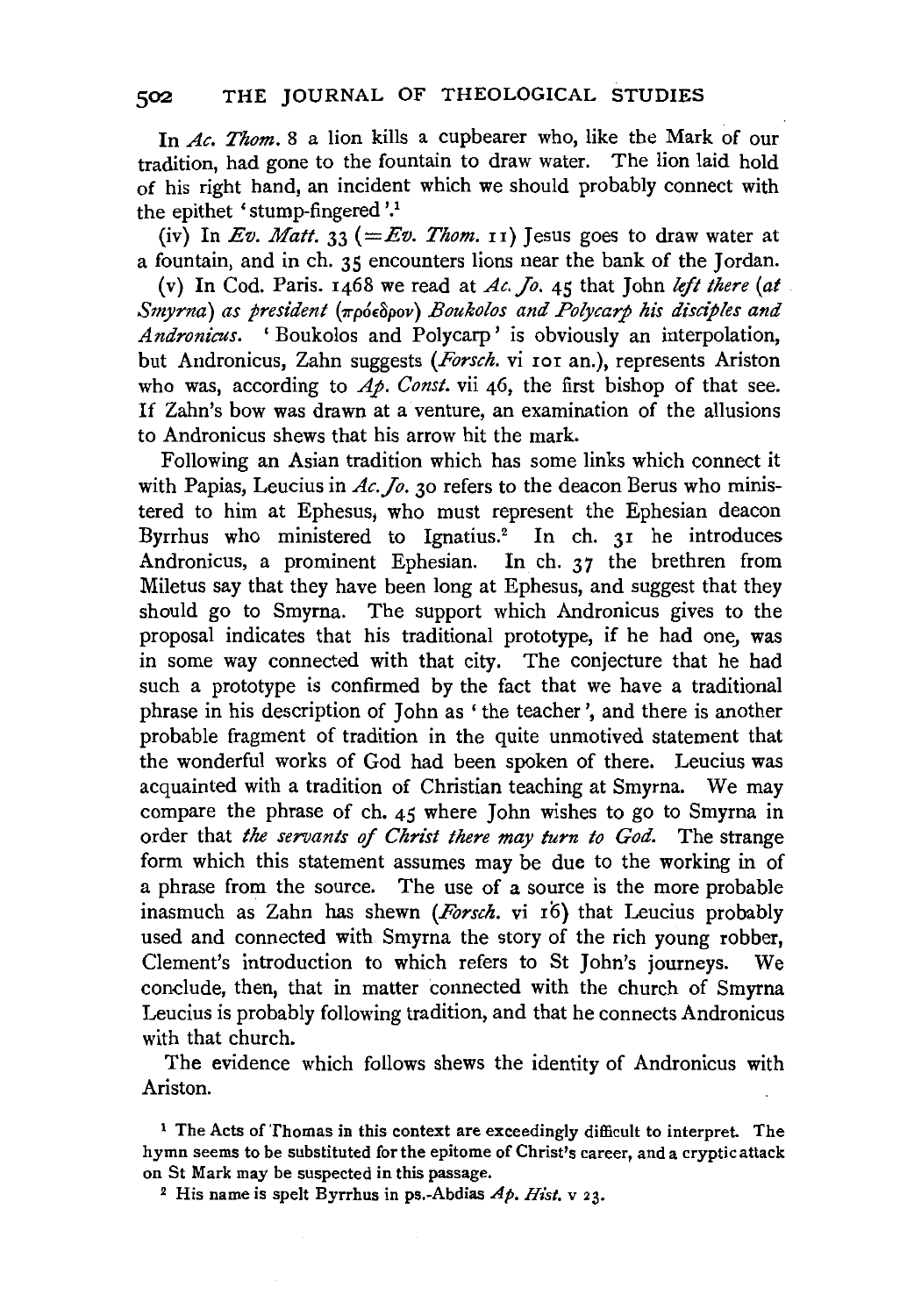In *Ac. Jo.* 46 John remains in the house of Andronicus. The brethren meet there in chs. 62, 86, and it is assumed that they worship there. We also observe that Andronicus is mentioned in ch. 59, and an inn in the following chapter. Inasmuch as in our tradition he was the host of the Church of Jerusalem, these passages are evidence for the identification of Andronicus with Ariston or Aristobulus.

A trace of Mary, the mother of Mark, may survive in Drusiana, the wife of Andronicus, who was an exceptionally pious woman. In ch.  $46$ a priest is mentioned who is some one's kinsman. Ariston in one recension of our tradition was the brother of Barnabas, and we shall find that in that tradition he was a priest. This conjecture is confirmed when we turn to pseudo-Abdias and find in Ap. Hist. v 21 a priest named Aristodemus to whom John gives a garment. St Mark's priestly garment was, we shall find, mentioned .in our tradition. Such retesselations as these of old material are thoroughly in accordance with the methods of Leucius and some others of the apocryphists.

The reader who is not familiar with these strange writers will attach more importance to the fact that in ch. 59 an Aristobula occurs among the Apostle's companions, and with her Cleobius, who was Simon's colleague when he opposed Peter *(Ap. Const.* vi 16, *Ep. Cor. ad Paul.*  i  $\alpha$ ), and whose name is misused in  $VP$   $48.6$  much in the same way as it is in *Ac. Jo.* In a related context in the former Acts  $(51, 17)$  we find another parallel which clinches my reconstruction. We read of an *Ariston with whom he was wont to stay*. The very same phrase is used of Andronicus in  $Ac$ . *Jo.* 62. In  $VP$  Ariston keeps an inn and in *Ac. Jo.* 6o, as we saw above, an inn is mentioned.

We may safely conclude that Leucius was in *Ac.Jo.* using a tradition of Aristobulus or Ariston the father of Mark, that he was acquainted with the tradition of Ariston of Smyrna which underlies *Ap. Const.* vii 46, and that rightly or wrongly he identified the two. It may be added that Leucius made much use of his Petrine source in the parts of his work which only survive in recensions. This is especially clear in his narrative of the writing of the Gospel, an incident which is undoubtedly to be assigned to him.

## *The Mitre of John Mark.*

The allusions of Leucius to the priests bring us to the tradition that St Mark was of priestly descent. The most familiar authority for this is the old prologue according to which he was *Petri in baptismate filius* ... *sacerdotium in Israhel agens, secundum carnem Levita* (Corrsen *Monarch. Prolog.* p. 9). The tradition is supported by the Levitical descent of St Barnabas who, according to our tradition, was related to Mark on his father's side. The tradition of the prologue underlies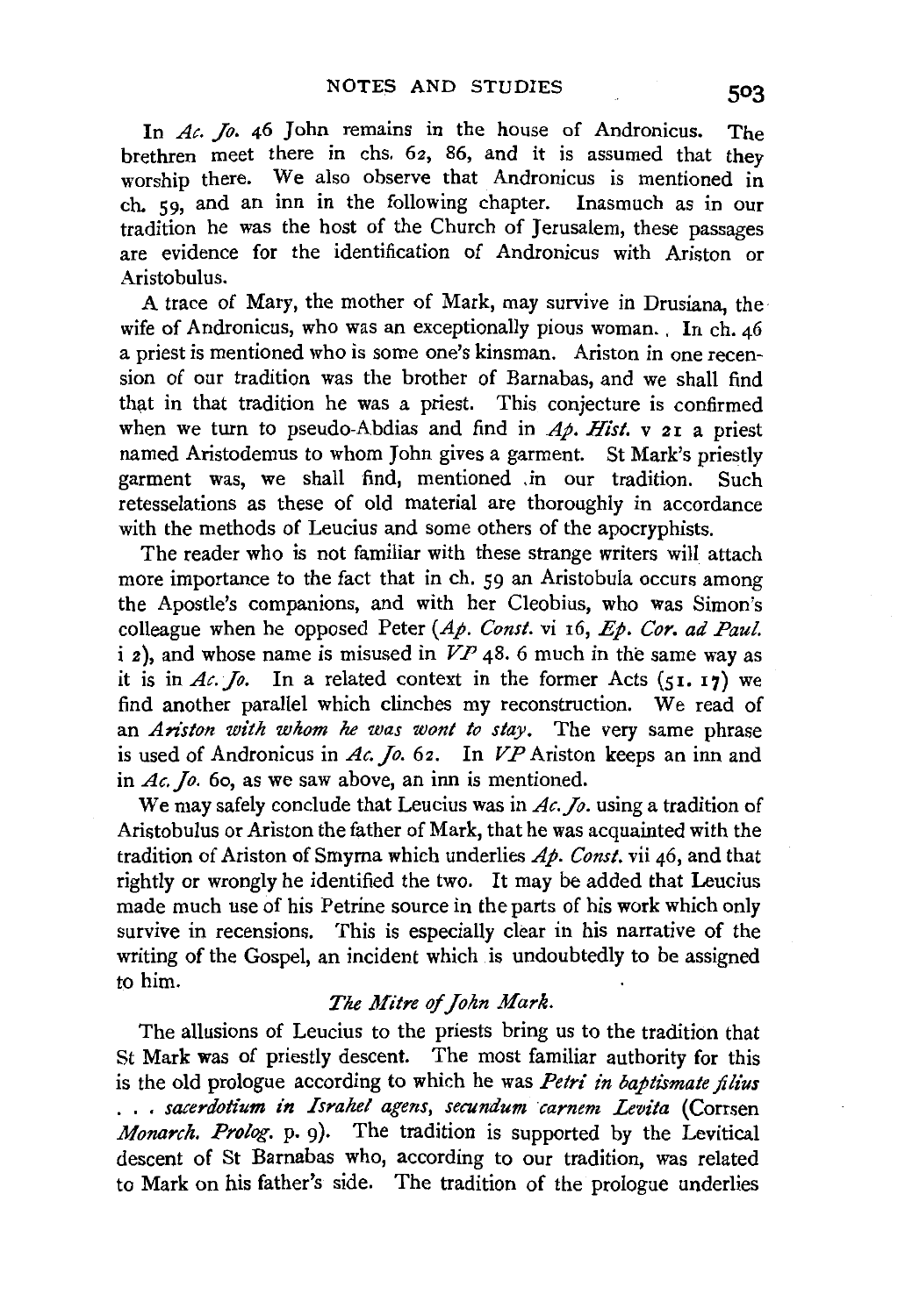*Ac. Barn.* 14, where Ariston is described as a temple-servant, and  $i\delta$ , ch. 2, where Mark is baptized by St Paul at Iconium, and probably derives from the tradition cited on p. 8 according to which St Mark was instructed by St Peter. St Paul and Iconium are obviously absurd adaptations of a tradition suggested by the writer's Petrine source.

Our tradition probably underlies also the statement of Theophylact that the young man with the linen cloth mentioned in Mark xiv 52 (see Swete *ad loc.)* was resident in the house where our Lord had eaten the Passover. Inasmuch as in the later tradition of the Church of Jerusalem . the Passover was eaten in the house of Mary (cf. Zahn  $op.$  cit. p. 25) the tradition of Theophylact must have identified the youth with St Mark. The identification is plausible, but the only feature of the narrative which is likely to have suggested it to an ancient exegete is St Mark's statement that the youth wore a *sindon*. This may have suggested the linen of the priests. There is a fragment of evidence which supports our conjecture. According to Dr Swete, Ambrose, Chrysostom, and Bede identify the youth with James, the Lord's brother, and the only possible connexion between the two is the fact that, according to Hegesippus, James wore the *sindon*.

There is now. in our hands a thread which we had let drop. We found in the portrait of James traces of the descriptions of the Apostles which occurred in the source of the Acta. It is probable enough, then, that its author would derive matter from the tradition of Mark and Aristobulus. The saint is said to have worn *sz'ndons* and the *petalon,* and to have entered into the Holy Place.

It is impossible for any one who has studied the Acta on comparative principles to refuse a very thorough application to them of the principle formulated by Tertullian, *Quis tam otiosus stilo ut materias habens fingat?* James, then, is evidently wearing borrowed garments. To whom, then, did they belong? Can we doubt that in the source of the *Hist. Desp.* they were worn by John Mark? My conjecture is established when we find that Polycrates (ap. Eus.  $H.E.$  V xxiv 3), using the exact phrase of Hegesippus, makes the astonishing statement of John of Asia that he wore the *petalon.* He has evidently confused the two Johns. My hypothesis, which was adopted on quite other grounds, has explained two enigmatic passages.

In *Ac. Barn.* 2 'John' describes himself as the ύπηρέτης of the highpriest. It is possible that this statement is based on *Ac*. xiii 5, but *Ac*. *Barn.* is based on Petrine Acts and makes strangely little use of the canonical Acts. It is at least equally probable that the word derives from St Luke's Antiochene source which continued to the end of ch. xv. That this is the case appears from *Proch. Ac. Jo.* 7. 3, where each of the Apostles is accompanied by one of the seventy as his  $\hat{v}$ *mpérns*. 'Pro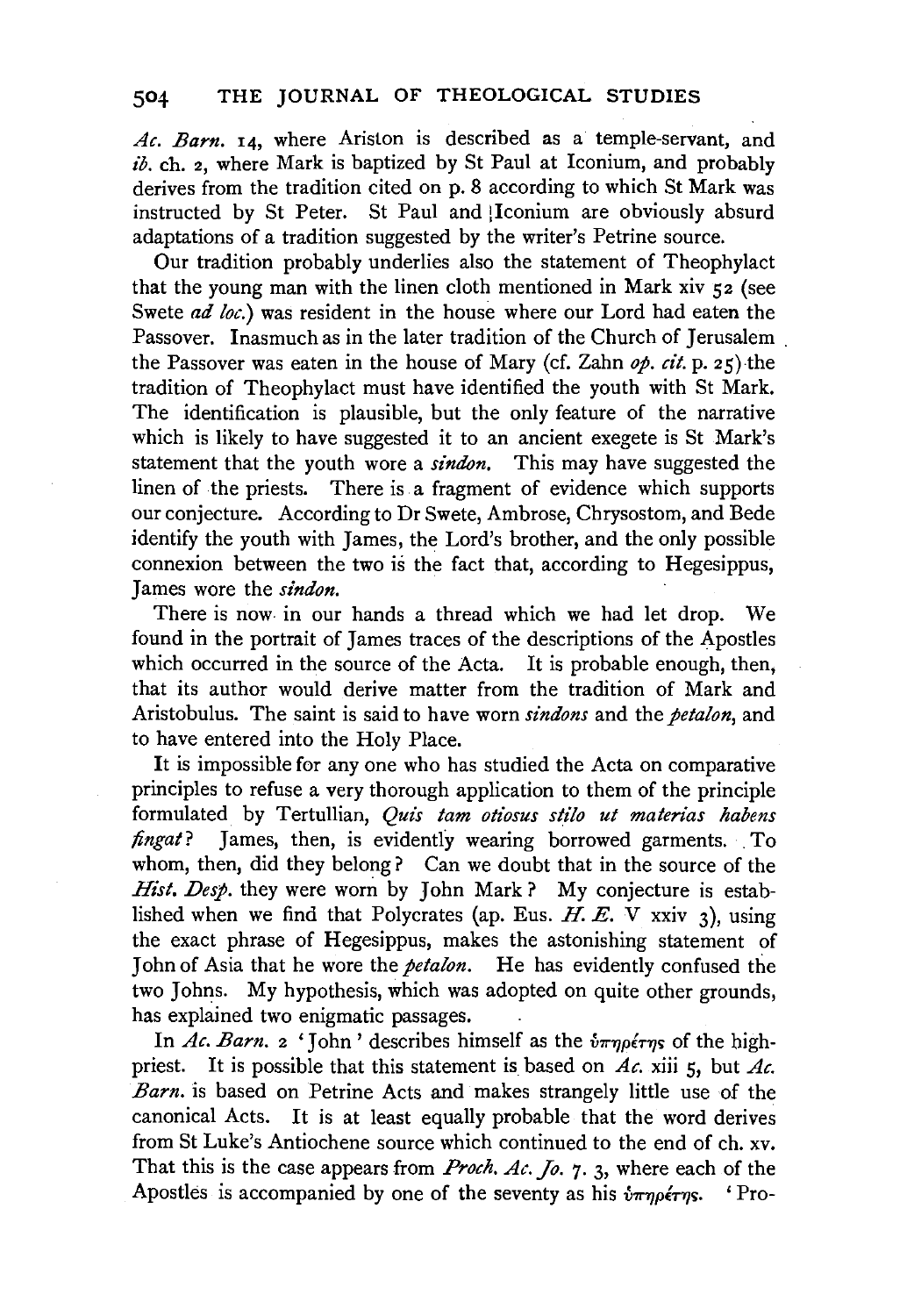chorus ' is distinguished from all other apocryphists by his amazing dreariness, and he is certainly"following Leucius in the opening part of his work; the ultimate source is throughout the context Petrine. If, then, 'Leucius' described himself as the  $\hat{v}_{\pi\eta\rho\epsilon\tau\eta\varsigma}$  of John in a Petrine context, the hypothesis immediately suggests itself that he must be identified with St Luke, and that 'Luke' was suggested by 'Mark'.

The identification of Leucius with St Luke has been advocated in *Apoc. Anecdota* ii p. x, by James, who bases his argument on the assumption that 'Leucius ',was the supposed author of *VP.* Schmidt in *Alten Petrus-Akten* has shewn that there are doctrinal differences between these Acts and *Ac. Jo.,* but it is probably easier to explain them as due to an interval of time than to postulate two writers who, in the queer ingenuity of their perversions of tradition and in their love of sentimental stories and sermonisings and of coarse and foolish humour, not only closely resemble each other, but are quite unlike all other apocryphists. The argument from the priority of *Ac. Paul.* falls to the ground from my point of view, for both Acts derive from PPx.

I may add an important point to the arguments of James. He did not observe that the author of *Ac. Phil.* who certainly used an Acts of Peter, and I think myself *PPx*, mentions in ch. 40 a Leucius, who was physician to a king, who like most other apocryphal kings, may be presumed to represent Theophilus. That this passage derives from  $PPx$ is shewn by the parallel narrative in the *Story* PP(Lewis, p. 177), *Trans.*  Mar. p. 34, and other parallels. Further in ch. 84 a Theophilus is mentioned in a narrative of a healing which is parallel with that ot *The Story of James* and  $VP$  25 f (see p. 497), the name Theophilus being transferred from the father to the son. Again in the former healing Nicocleides, the father of the healed child, is described as a recorder *(Ac. Phil.* 38). Now we find a ruler in *Proch. Ac. Jo.* 12. 13 who is described as a *scriniarius*, and as having come from Antioch on public business. Further in *Rec.* x 71 Theophilus appears at Antioch, and in x 55 Cornelius has been sent on public business.

We may conclude as the result of this section of my argument that in the source of the Acta Leucius was St Luke and the physician of Theophilus and, inasmuch as Theophilus was said to have freed -his slaves (cf. *EP* p. 11, *VP 71·* 7, *Ac. Phil.* 85), that he was not only his *patronus libri* but also his *patronus*. Further, inasmuch as Leucius is often the name of the king in the Acta (Prochorus corrupts it to 'Seleucus ') it is probable that Leucius was one of the *tria nomina* of Theophilus in the original tradition.

### *The original Petrine Acts were attributed to St Mark.*

A more important question is raised by the last term of the equation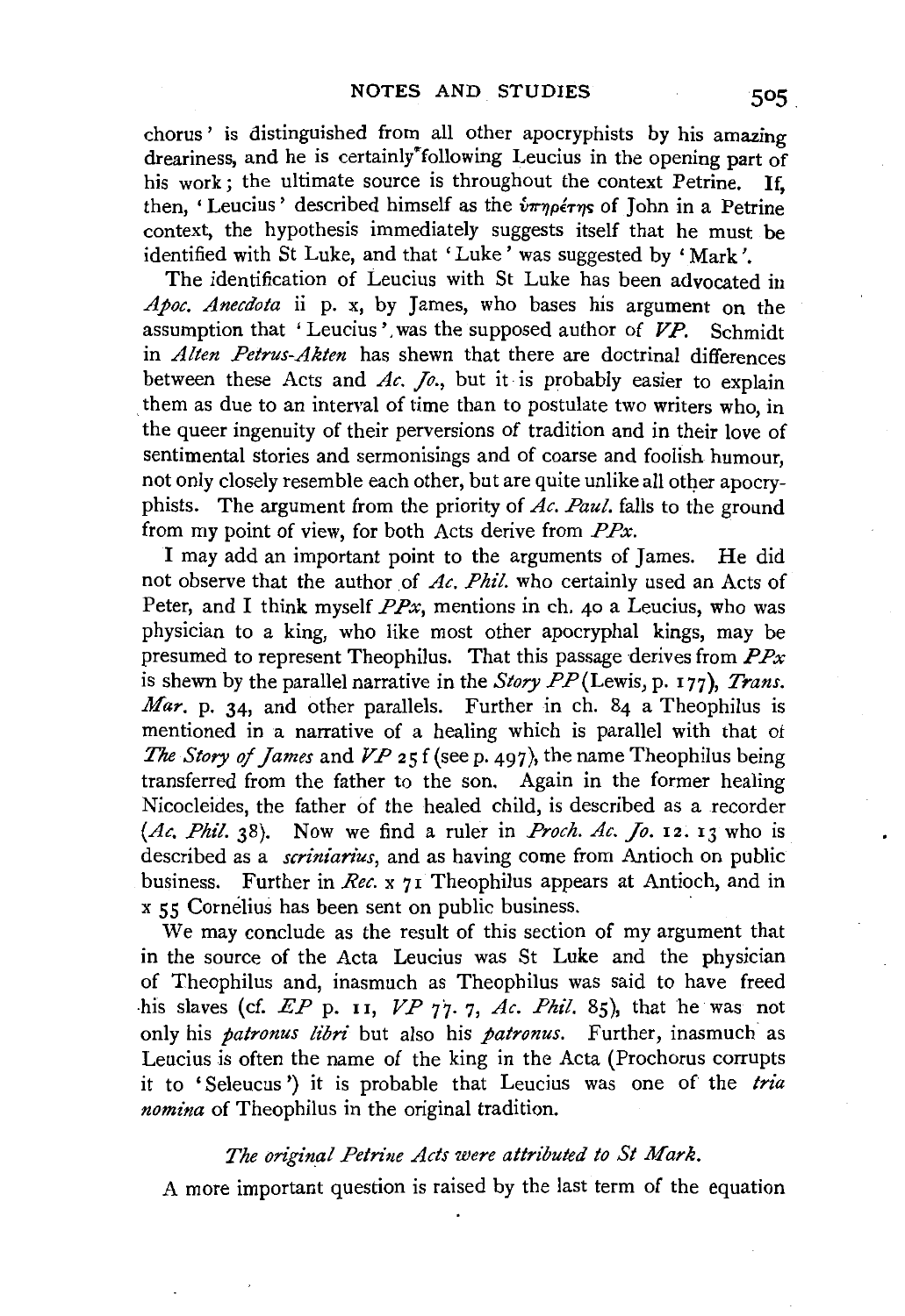#### 506 THE JOURNAL OF THEOLOGICAL STUDIES

Prochorus = Leucius = Luke = Mark. If I am right, Leucius was using in the beginning of his work (i) early Petrine Acts which (ii) claimed to be written by St Mark.

Is there, then, any evidence which suggests that in early Petrine Acts St Peter made a journey to Syria which can have suggested those of John and Prochorus? The evidence is difficult and cannot be adequately discussed on the present occasion, but there is enough for the purpose.

In *KP7* (Clem. *Strom.* vi 6, 48) Christ bids Peter and the rest of the Apostles go forth into the world at the end of twelve years. That the journey was in the earliest tradition actually undertaken is proved by the fact that  $VP \leq$  explicitly connects St Peter's journey to Rome with the command. If allowance be made for the preaching on the way my hypothesis explains the chronological system which brought the Apostle to Rome *c.* A. D. 42, as for instance in the Arabic *History of the Patriarchs* where Mark leaves Rome in the fifteenth year of the Ascension. According to this tradition St Peter was accompanied by St Mark as was St John by Prochorus, the voyage of the former Apostle, as we have already seen, corresponding with that of the latter. Lastly, St John and the other Apostles went forth, according to Prochorus, after the death of Mary. This constitutes another parallel with the Petrine tradition, for this event is said to have taken place in the eleventh year of the Ascension.1

The following evidence connects St Peter's journey with Syria :-

(i) In *Proch. Ac. Jo.* 9.7 Prochorus is shipwrecked off Seleucia, the port of Antioch. This suggests that Peter may in the source have visited Antioch. In 8. 6 Prochorus is bidden to return to James. This suggests that in the source Mark may have returned. In *Syr. Hist. Jo.* p. 59 Peter and Paul go to James at Jerusalem and journey thence to Antioch.

(ii) In  $VP$  23 Peter and Paul are together at Jerusalem.

(iii) In  $EP$  p. 656 Paul and Philip return to Jerusalem. A line or later a slip of the pen reveals the fact that they were in the source Peter and Paul.

(iv) I believe I can prove that a recension of the Clementine Romance which was written *c.* A. D. 145 brought Peter to Laodicea and Antioch, and that this writer used Papias's tradition of the writing of Mark and described Clement who was an esoteric counterpart of St Mark in terms of it. In all recensions of the Romance important events take place at Laodicea.

(v) In  $EP$  p. 488 the centoist following the earliest recension of the

1 Basnage thes. mon. III i 27, 29, 35, cited by von Dobschutz *Das Ker. Pet.* p. 53· It is connected with the missions of the twelfth year in *Transitus Mariae,* but the Apostles return from their destinations to the deathbed of the Virgin.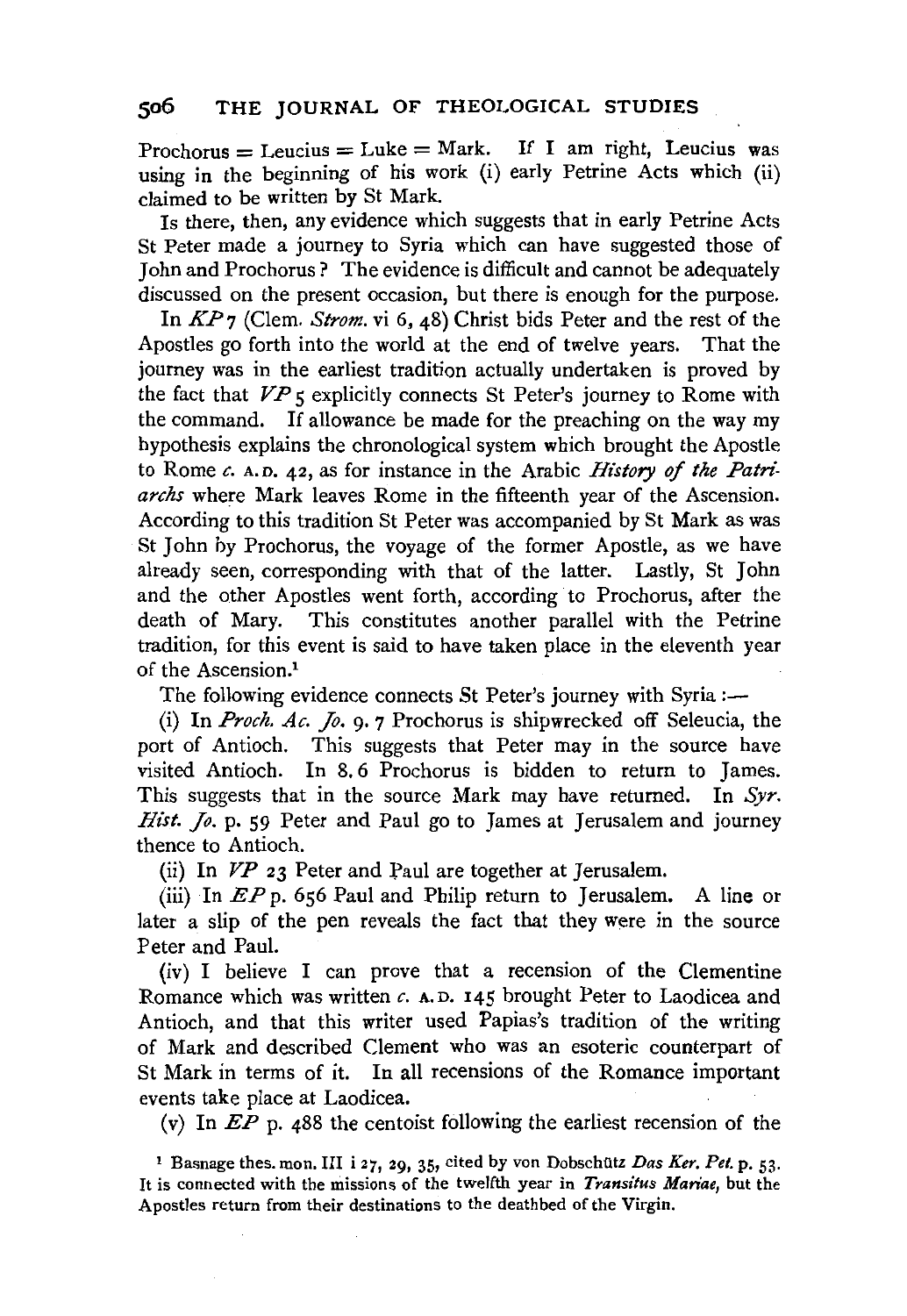Romance brings Peter to Laodicea. On p. 490 he has turned to his non-Clementine source and forgetting that he has already stated that Peter had journeyed to this city he brings him there again, adding in words which have a ring very different from that of apocryphal fictions, *Where we dwelt for two years preaching* ... *and through us there believed multitudes .*  • . . *And we returned again to Jerusalem and met there with all the disciples, and my master commanded my father and mother to dwell in Jerusalem.* These words cannot have been spoken in the source by Clement to whom the centoist assigns them, but presumably originally referred to Ariston whom *EP* mentions and to Mary. That this is the case appears on p. 49r where Peter is accompanied to Antioch by John, who must be John Mark, for unlike Peter he understands the language of the people. This tradition of the two years' work of the Apostle at Laodicea explains the prominence of that city in the Clementine Romance.

(vi) There is an allusion to Laodicea in the chaotic narrative of Ac. Barn. (ch. 11).

(vii) A Northern journey of Peter is implied in *KP* 7 cited above. There is no tradition of a journey of Peter to the South. Journeys to the East or West are obviously impossible.

I may add that two cycles of the Apostle's activity are suggested by *Ac. Thom.* where a second journey begins at the Seventh Act and by Ac. Thadd. where the first (i.e. the Caesarean) cycle ends in ch. 5. The Apostle then goes to Amis and Beyrout where he remains five years, i.e. the interval between the seventh year of the first cycle *(Ret.* i 43, ix 29) and the twelfth year.

I cannot attempt within the limits of this article to shew that the evidence collected above can be reduced to a coherent tradition which fits in with the canonical and other evidence, but such, I believe, is the case. The data, however, suggest as a working hypothesis a second cycle of Acts in which St Mark played a part, and in which the Apostle visited Laodicea and Antioch.

My equation 'Prochorus'  $=$  'Mark' has been confirmed by the fact that I have shewn the existence of a second Petrine cycle, and that in this cycle St Peter and John (Mark) visited Syria as did Prochorus. My hypothesis is again confirmed when we find that in *Ac. Barn.* <sup>2</sup> ' John'<sup>1</sup> is the writer of those Acts. It will be established, if I can, as

1 'John' is thus used in *EP* p. 491 and probably inp. 481. Though St Mark was so designated when St Luke wrote (Col. iv 10, 1 Pet. v 13), St Luke only so designates him in his last notice (xv 39). Elsewhere he calls him 'John' (xiii 5, 13) or laboriously 'John called Mark' (xii 12, 25, xv 37). Clearly his source used ' John ' as does *EP* and the source of Polycrates. 'John ', then, like 'Simon', is primitive, and in my view Markan.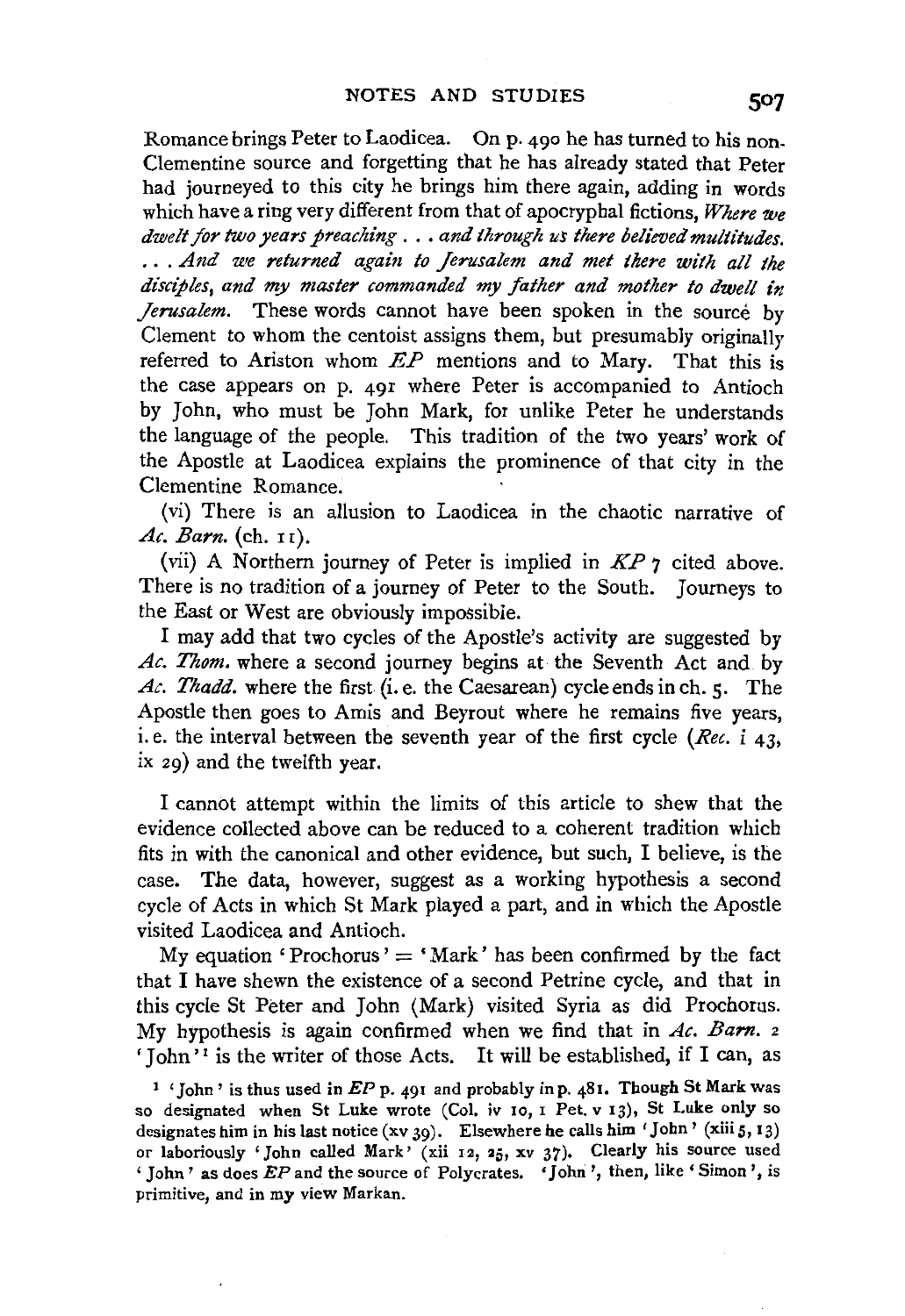#### **so8 THE JOURNAL OF THEOLOGICAL STUDIES**

I believe I can, shew that Clement is the counterpart of Mark, for in *Rec.* i 72 Peter is bidden by James to send him every year an account of his sayings and doings, *and especially at the end* of *every seven years.*  The words 'every year' may be attributed to the wish of the Ebionite writer to subordinate Peter to James. The italicized words suggest that in the tradition there were two volumes of Acts and Preachings. The first volume, I am inclined to think, derived matter from a catechetical manual which St Mark drew up for the use of the Church of Caesarea, containing an epitome of Christ's career such as we find in *Ac.* x 36 and in parallel sermons in the Acta. The second volume was pseudo-Petrine and Roman, and should probably be identified with  $KP$ . But the Apocalypse to which  $KP$  7 probably alludes (for Christ bids the Apostles reveal the future in their preaching), was probably included in the same cycle. In the Akh. fragment ch. 2 the twelve ask Christ to reveal the condition of the righteous in order that they may encourage their hearers.

If my discussion has been somewhat digressive and discursive, the data have been difficult, and it has not been easy to illustrate the main features of my reconstruction of the Acta, and my view as to the methods employed by their authors without assuming results which it was impossible to prove within the limits of this article. In order to complete the treatment of the subject of the descriptions of the Apostles a note is appended on that of St Paul.

### *The Description of St Paul.*

The data for the description of St Paul are as follows :-

(i) In the Armenian version (Conybeare *Monuments of Early Christianity* p. 62) the description runs : *Of moderate stature, with curly hair .* .. *scanty, crooked legs, blue eyes, and large nose\_- and he was full* of *grace and pity in the Lord, sometimes having the appearance of men and sometimes looking Hke an angel.* 

(ii) Conybeare gives the Syriac thus: *Of middling size and his hair was scanty and his eyebrows met and his nose was somewhat long,· and he was full of grace and mercy/ at one time he seemed like a man and at another he seemed like an angel.* 

The two following passages are interesting as illustrating the use of the source of *Ac. Paul.* i. e. *PPx*.

(iii) *Mart. Mark* (Lewis, p. 150): Of middle height with dark blue *eyes and large eyebrows with curly hair, full* of *divine grace.* 

(iv) *Story PP* (Lewis, p. 191), Satan addressing Paul, says, *0 bald pate.* 

(v) *EPp.* sox (cf. p. 531): *Bald with red hair.*